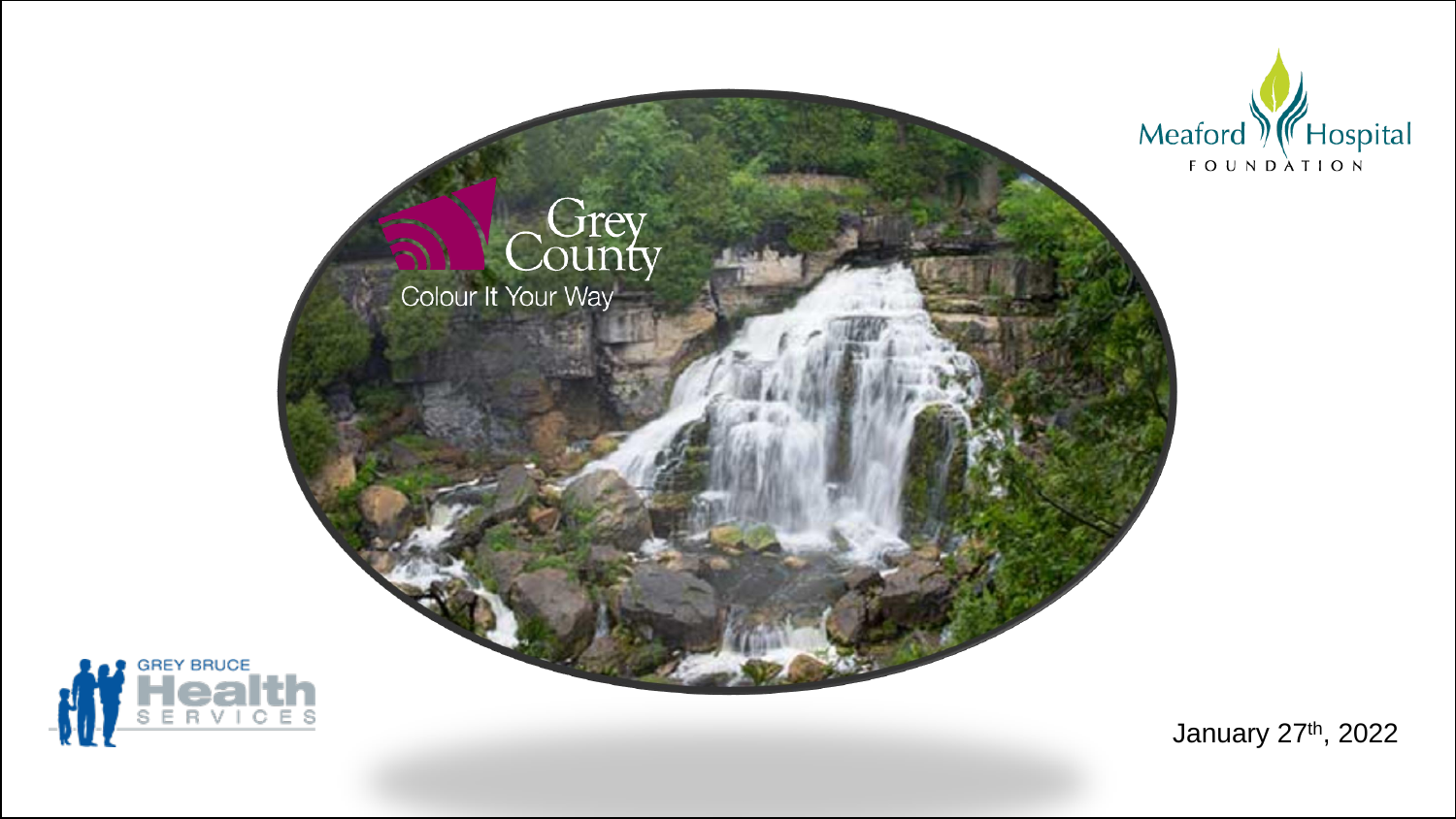*"It has been a challenging year for so many people on so many different levels – the COVID-19 Pandemic has caused illness and hurt our community, disrupted family lives, and kept us apart from our loved ones, as well as impacted our mental health. Throughout all of this, individuals and businesses have contributed immensely and for that, we are extremely grateful."*

Gary Sims, President and CEO, Grey Bruce Health Services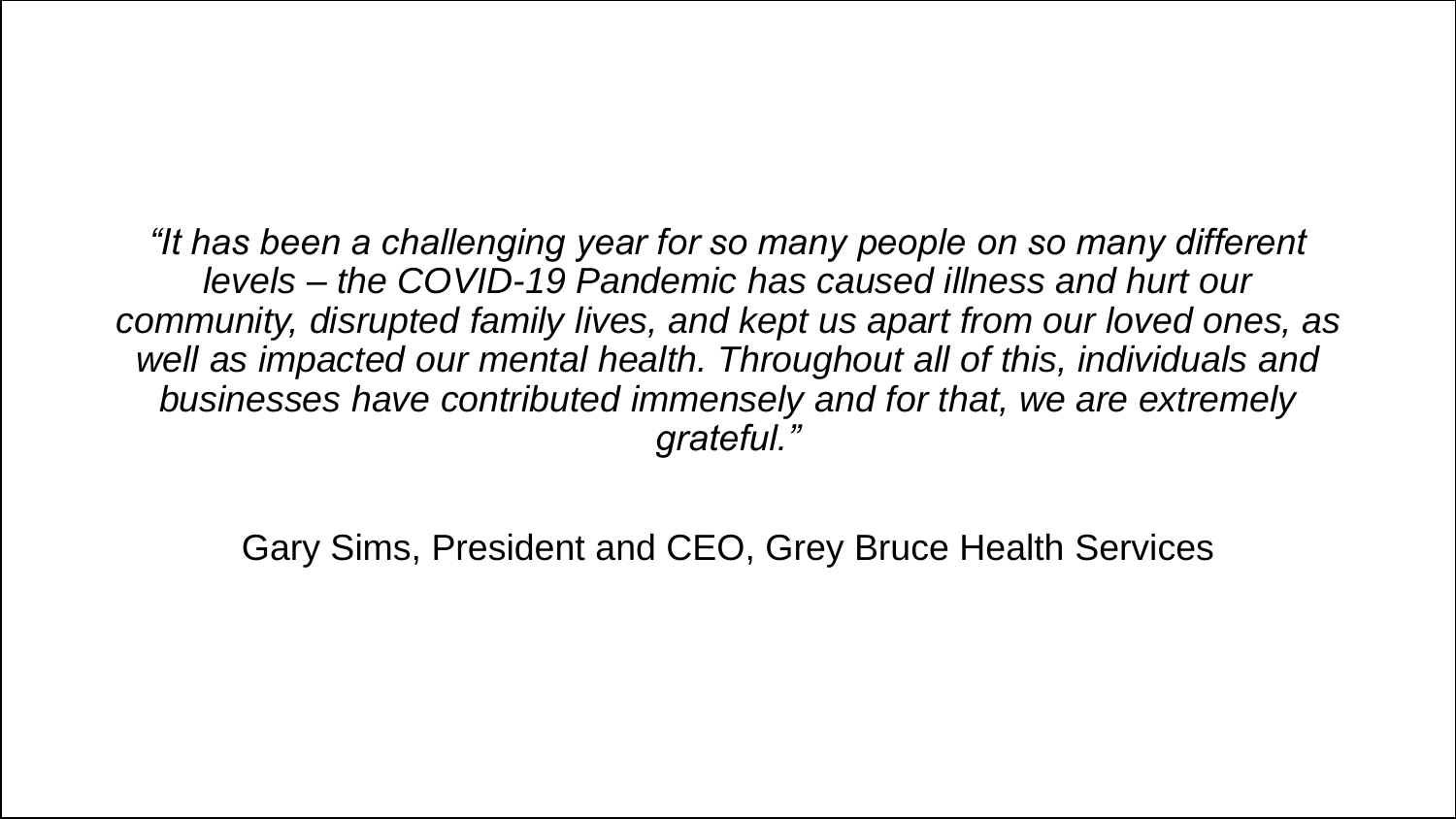# **Grey County**

- Grey County is upper-tier municipal government serving nine distinct member municipalities in Southwestern Ontario. The County provides crucial public services to residents and businesses. A renowned four-season destination, Grey County is open for business and offers diverse opportunities across multiple sectors.
- Grey County is open for business. Over 10,000 businesses call Grey County home, 25% of which are self-employed made possible with the innovative work of local municipalities, businesses, groups and individuals.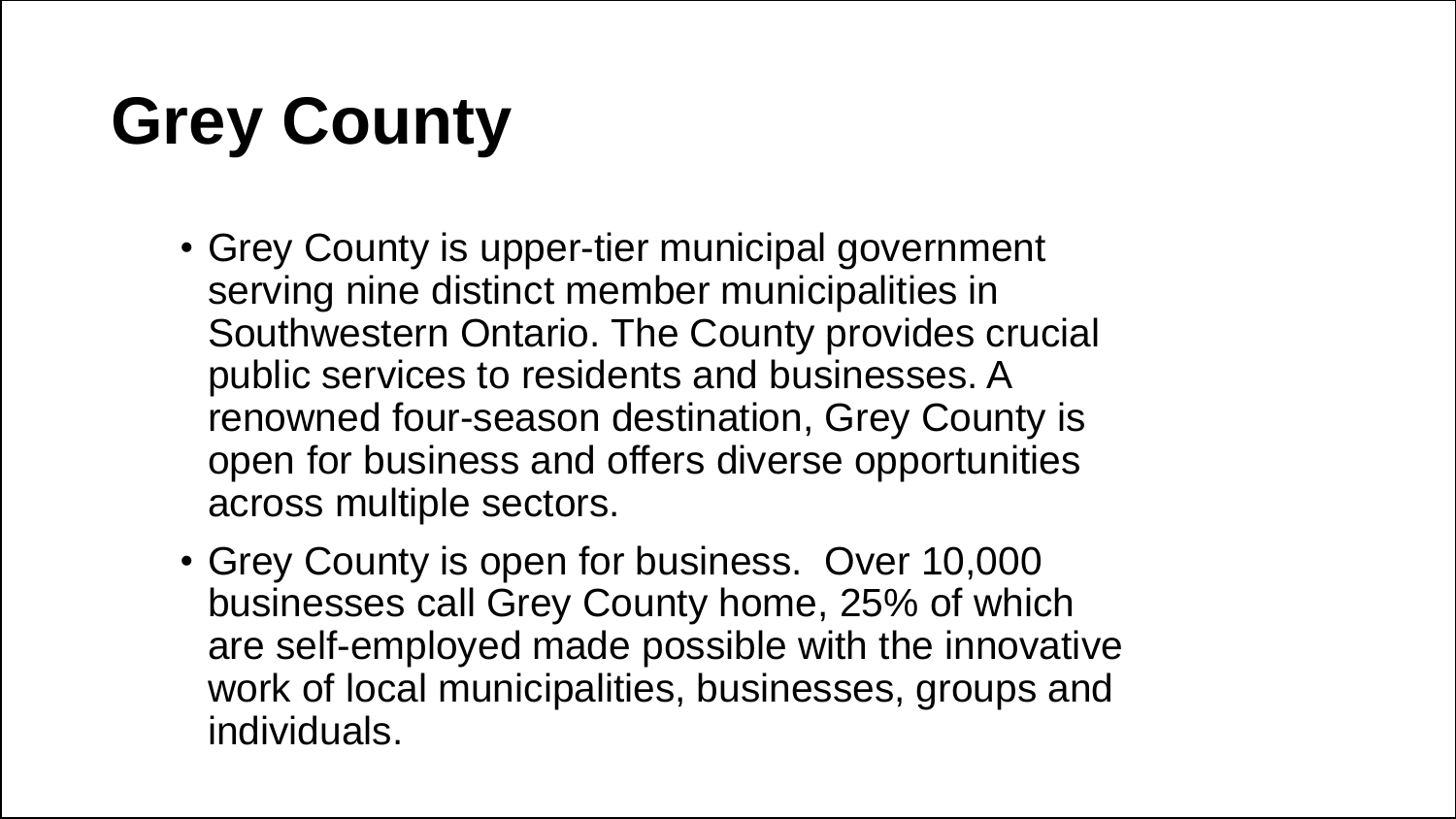## **Contents**

- Thank You
- About Meaford Hospital
- The Challenge
- Making a Difference
- Share our Vision
- Your Support
- A Representative Board
- Contact Information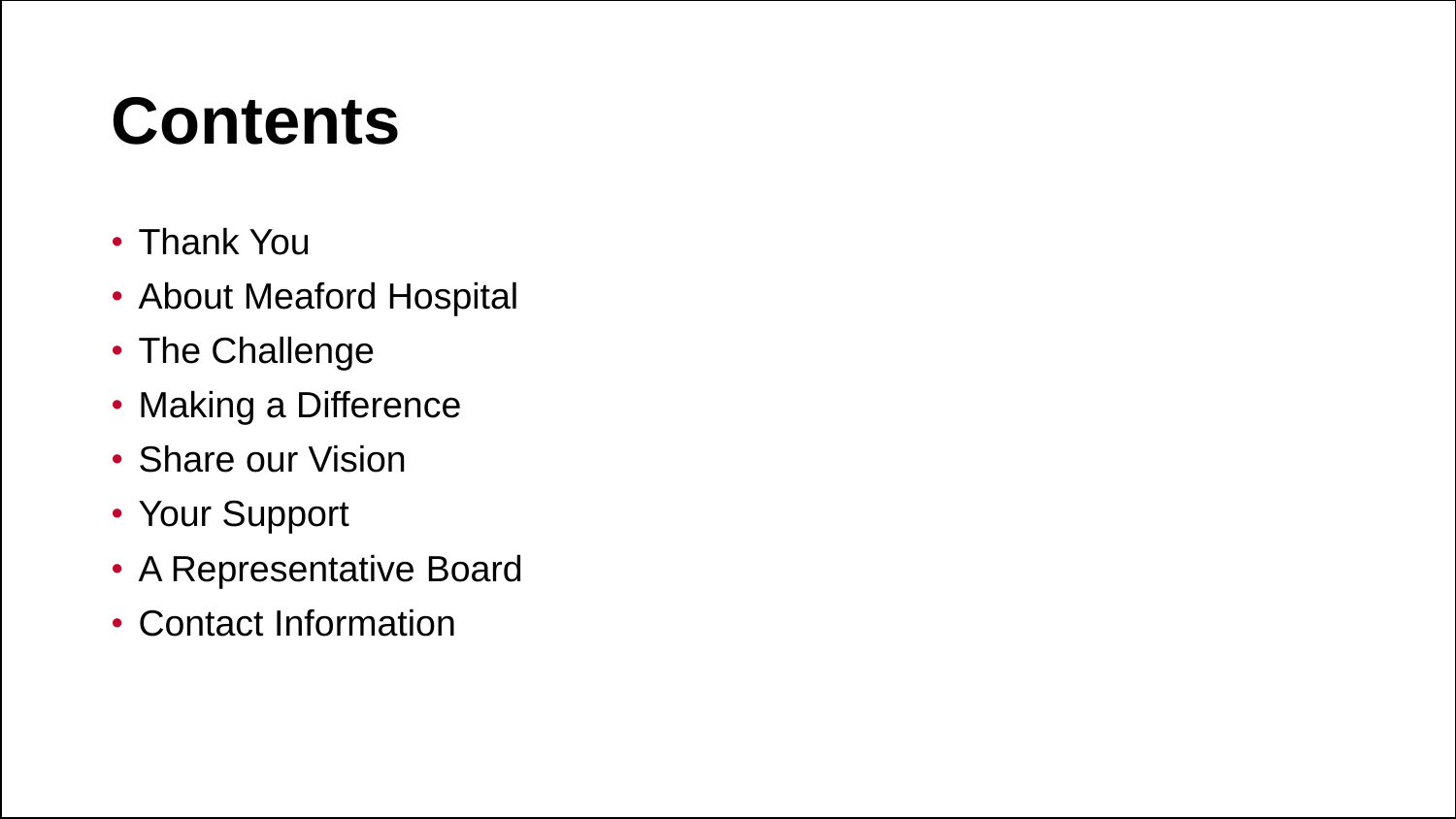## Thank You!

- On behalf of the Meaford Hospital Foundation, we thank you for your ongoing leadership.
- As a result of your contribution of over \$200,000 in the past, the Meaford Hospital Foundation has been able to provide support to the Hospital and the Community as a whole.

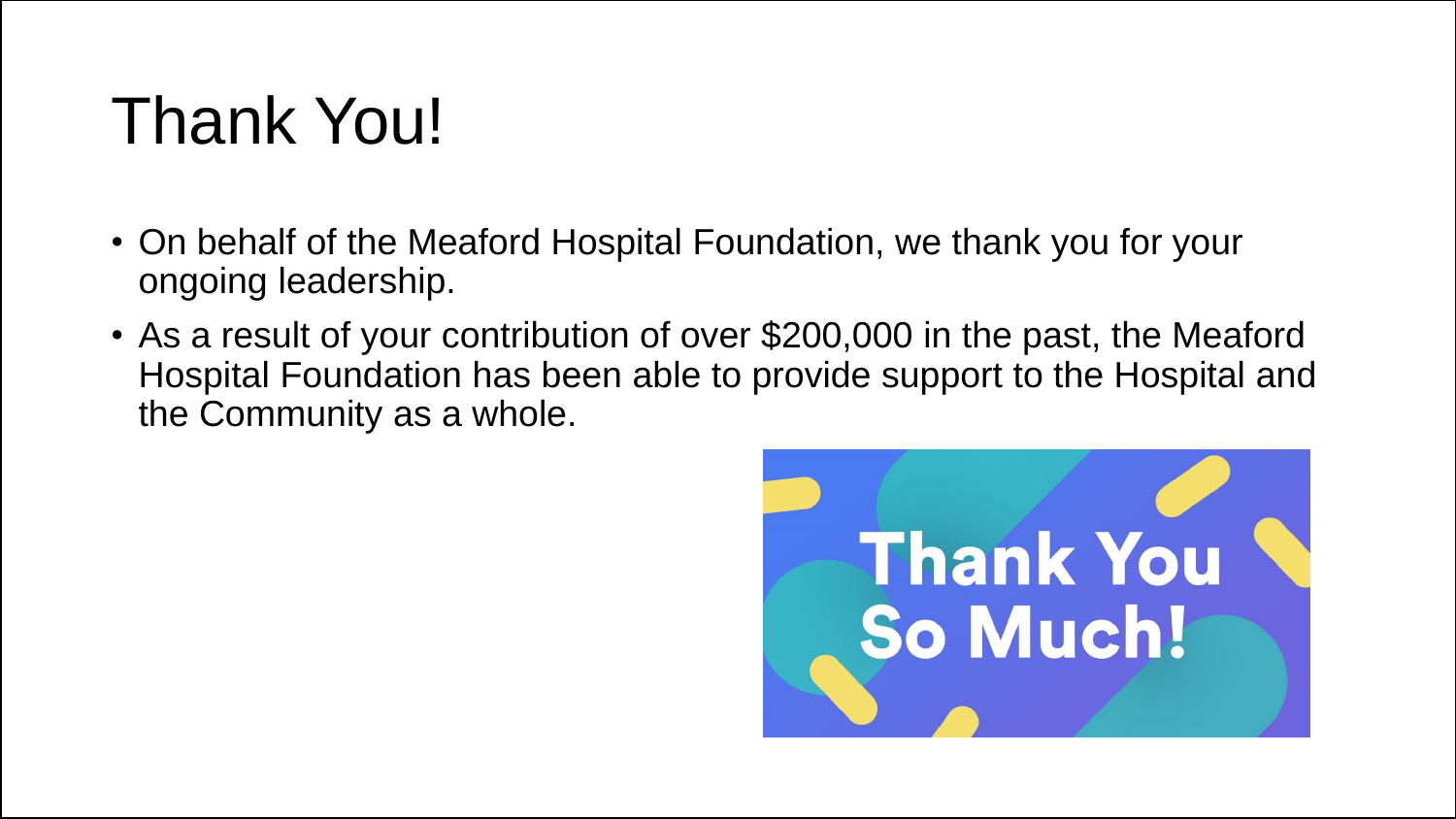## About Meaford Hospital

- Meaford Hospital, part of the Grey Bruce Health System (GBHS), is a leader in health care for select acute care and other community programs and services.
- This "hub" of healthcare sites, includes Owen Sound, Lion's Head, Markdale, Meaford, Southampton and Wiarton.
- The Meaford Hospital has been taking care of our local community for 70 years.
- Today, our hospital continues to provide exemplary health care to the residents of the Municipality of Meaford, The Town of Blue Mountains, and the North-East portion of the District of Grey County.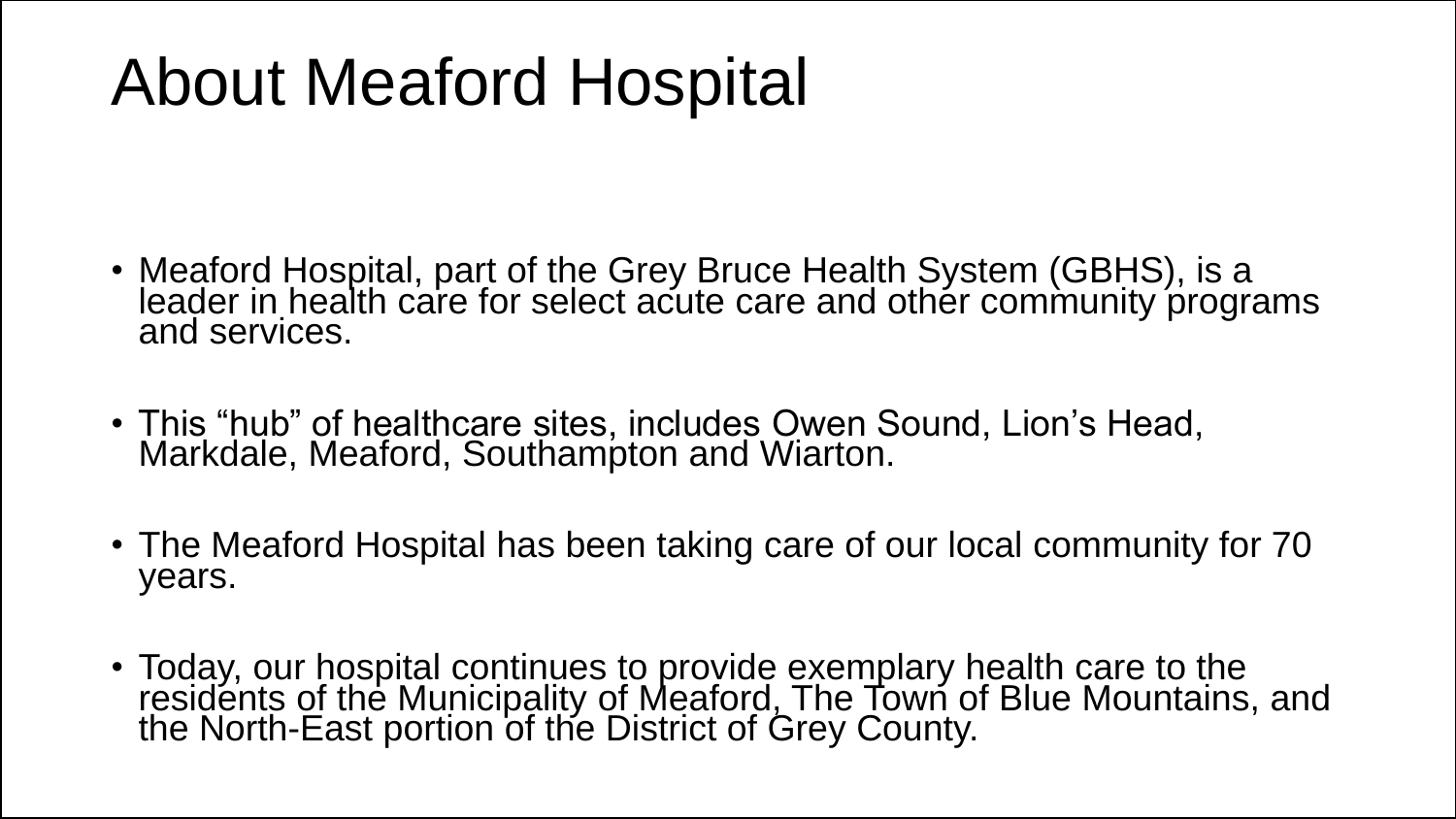## **Meaford Hospital & GBHS Quick Facts**

| <b>GREY BRUCE</b><br><b>Meaford Hospital</b><br><b>Quick Facts</b><br>R |                                 |
|-------------------------------------------------------------------------|---------------------------------|
| <b>Activity Measure</b>                                                 | 2020-2021<br><b>Fiscal Year</b> |
| Number of Hospital Discharges                                           | 563                             |
| <b>Patient Days</b>                                                     | 4,374                           |
| Average Length of Stay                                                  | 7.8                             |
| Percent Alternate Level of Care (ALC) Days                              | 40.4%                           |
| Number of Emergency Department Visits                                   | 8,359                           |
| Number of Day Surgery Visits                                            | 1,422                           |
| Number of Lab Procedures                                                | 453,297                         |
| Number of DI Radiology Procedures                                       | 7,951                           |
| Number of DI Ultrasound Procedures                                      | 2,175                           |
| Average Age of Inpatient                                                | 74                              |
| Average Age of ER Patient                                               | 52                              |
| Percentage of Inpatients treated from:                                  |                                 |
| <b>Grey County</b>                                                      | 95.0%                           |
| <b>Bruce County</b>                                                     | 1.6%                            |
| Elsewhere in Ontario                                                    | 3.4%                            |
| Outside of Ontario                                                      | 0.0%                            |
| Percentage of ER & Day Surgery treated from:                            |                                 |
| <b>Grey County</b>                                                      | 87.5%                           |
| <b>Bruce County</b>                                                     | 2.2%                            |
| Elsewhere in Ontario                                                    | 10.0%                           |
| Outside of Ontario                                                      | 0.4%                            |

| GREY BRUCE<br><b>Corporate</b><br><b>Quick Facts</b> |                                 |
|------------------------------------------------------|---------------------------------|
| <b>Activity Measure</b>                              | 2020-2021<br><b>Fiscal Year</b> |
| <b>Patient Days</b>                                  | 73,577                          |
| Number of Hospital Discharges                        | 9,907                           |
| Number of Hospital Births                            | 729                             |
| <b>Emergency Department Visits</b>                   | 72,253                          |
| Day Surgery Visits                                   | 10,448                          |
| Unilateral Hip Replacements                          | 359                             |
| Unilateral Knee Replacements                         | 446                             |
| <b>Cataract Day Surgery Cases</b>                    | 1,600                           |
| <b>MRI Exams</b>                                     | 8,727                           |
| CT Scans                                             | 13,183                          |
| <b>Mammography Exams</b>                             | 2,545                           |
| <b>Lab Procedures</b>                                | 5,630,251                       |
| Dialysis Visits                                      | 5,137                           |
| Oncology/Chemotherapy Visits                         | 27,393                          |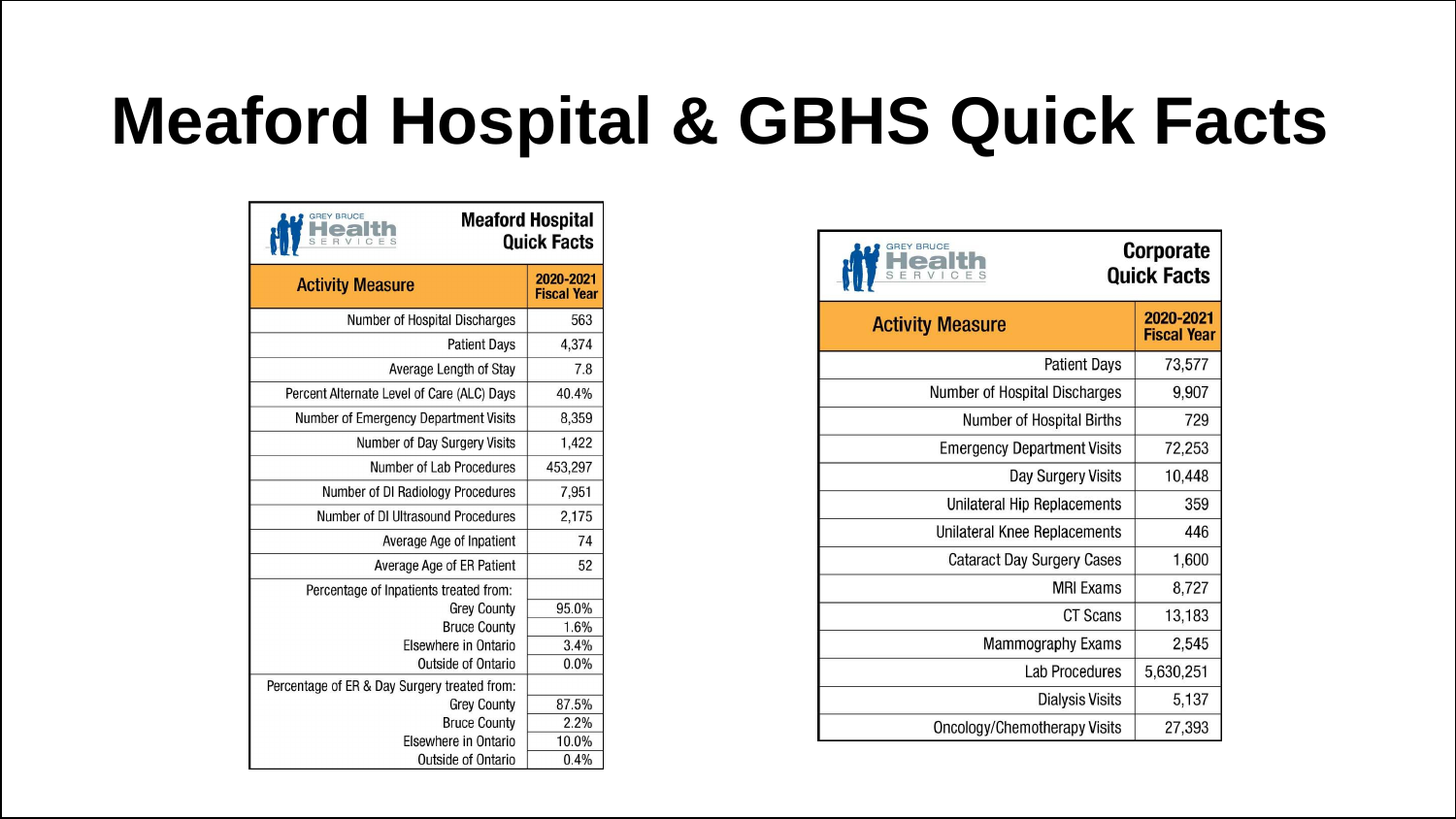# The Challenge

- The Municipality of Meaford and the Town of Blue Mountains, within Grey County, are some of the fastest growing communities in all of Ontario.
- Contrary to popular belief, new medical equipment and other capital expenditures are NOT covered by provincial funding.
- That means Hospitals must raise the money in the community in order to buy everything from blood pressure cuffs and patient beds to the hi-tech equipment in the Diagnostic Imaging Department.
- Being part of two Provincial Jurisdictions and various Ontario Health Teams somewhat complicates jurisdictional matters when it comes to clear support for Health in the area.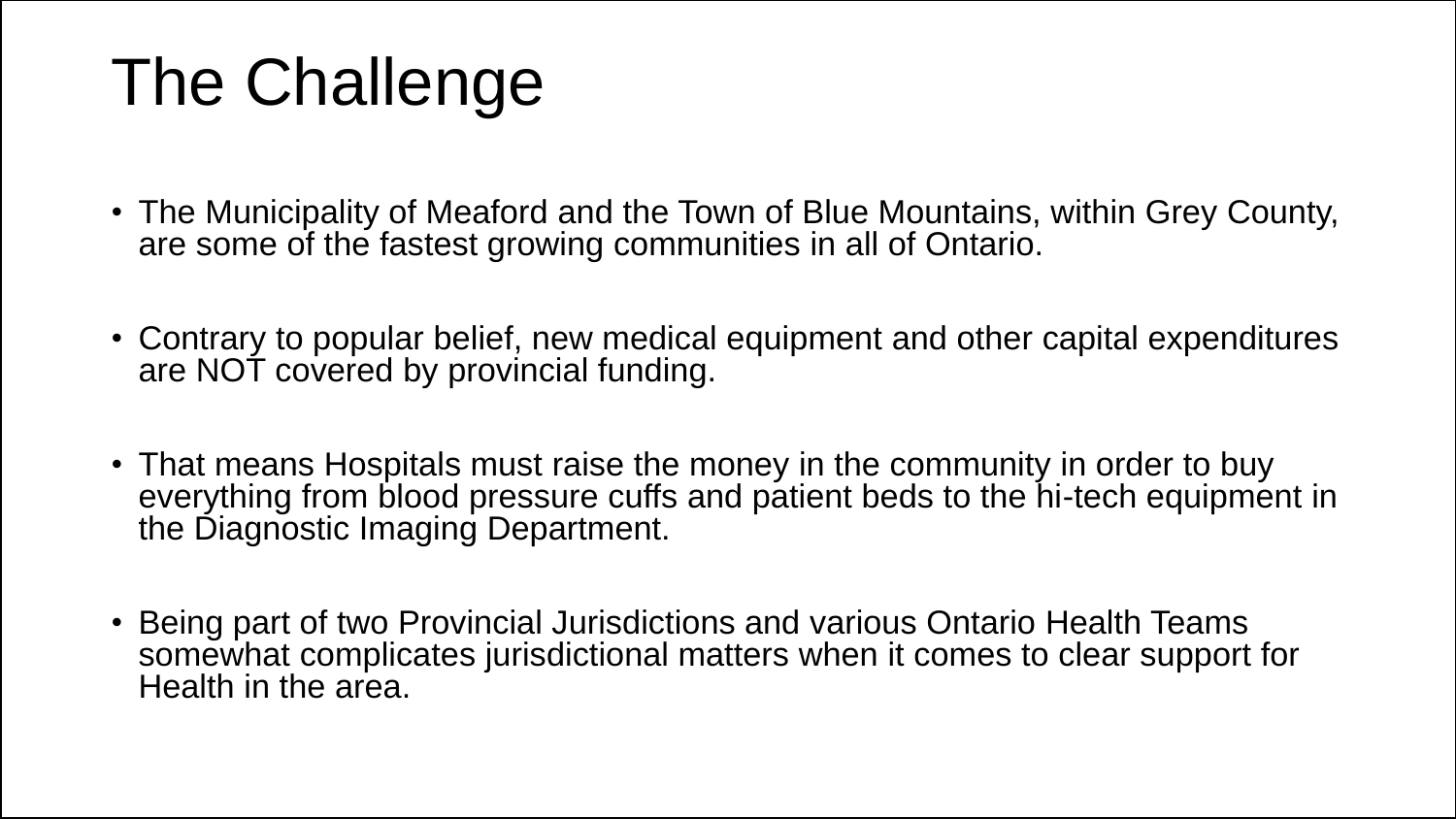# Making a Difference

- The benefit of our investment in equipment will serve to ease the continuing and increased demands of our collective communities served by the Meaford Hospital Site within the Grey Bruce Health Services family.
- The Meaford Hospital Foundation has been raising funds to support equipment purchases for the Hospital since its founding in 1983.
- Working together with GBHS, the Foundation is committed to creating a healthy community.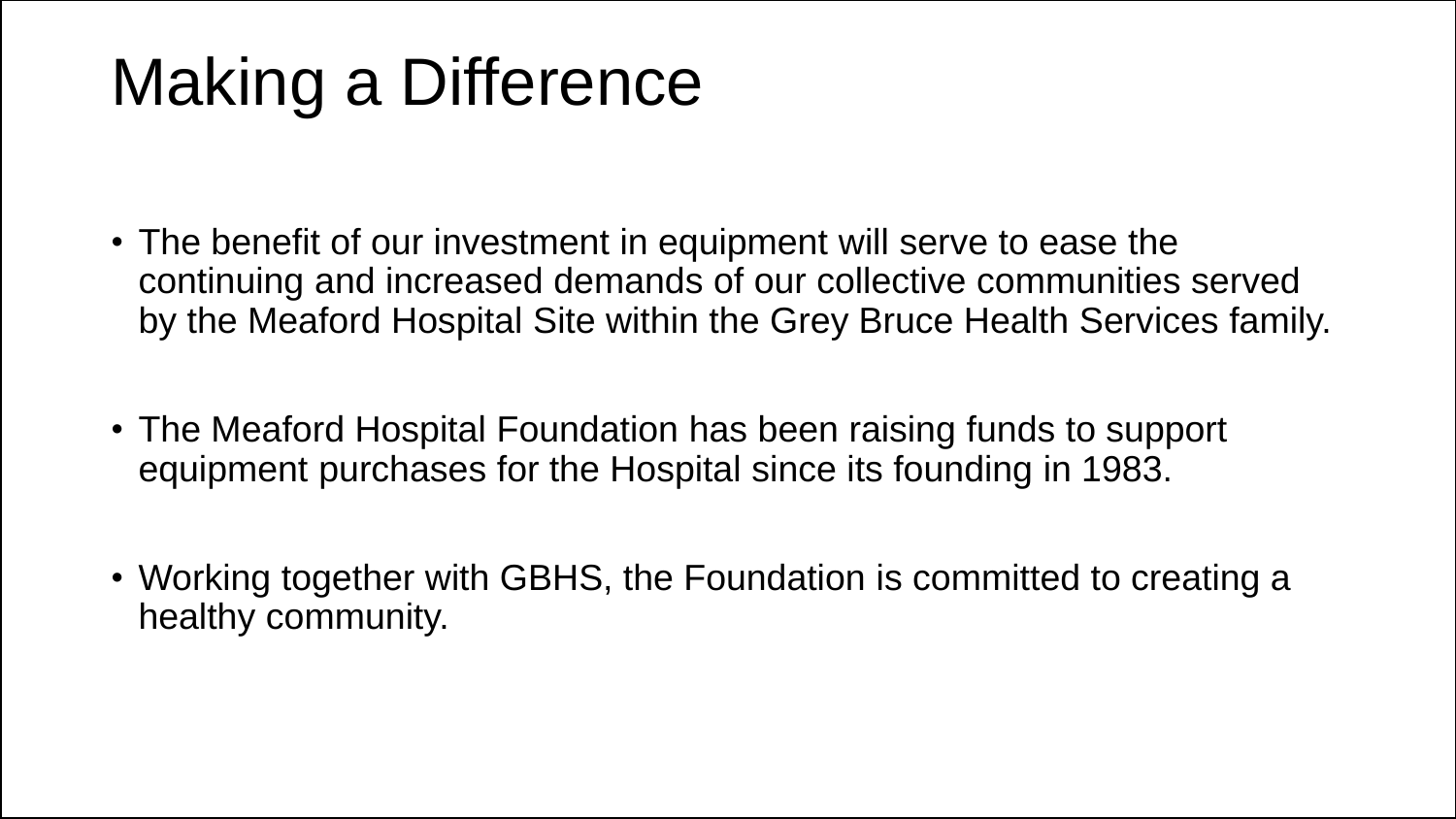# Having the Right Equipment

- Working together with GBHS, the Foundation is committed to creating a healthy community.
- Over the years, donors and volunteers from the Meaford Hospital Foundation have helped to fund many priority needs, including most recently, the new MRI for our catchment area.
- Funds have also purchased equipment to improve healthcare.

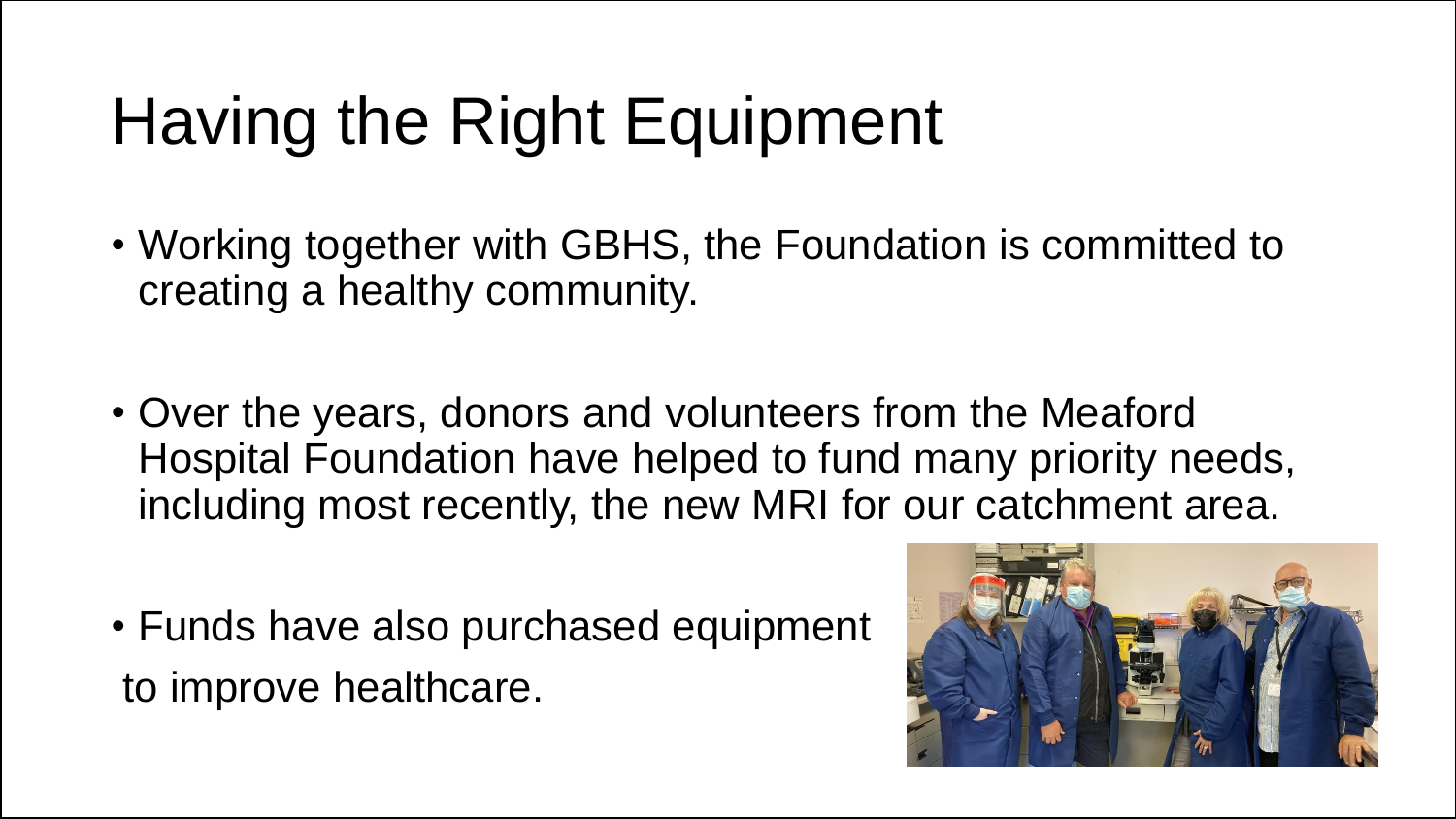### Share our Vision

- The new Cataract Surgery Suite will provide comprehensive Medical, Surgical and Vision Correction services for the County.
- It is designed to reduce wait times and improve outcomes for patients, especially for patients who need Cataract surgery, by removing clouded natural lenses and replacing them with artificial plastic lenses.
- The technology used has the ability to correct other vision issues such as nearsightedness, farsightedness and anti-stigmatism.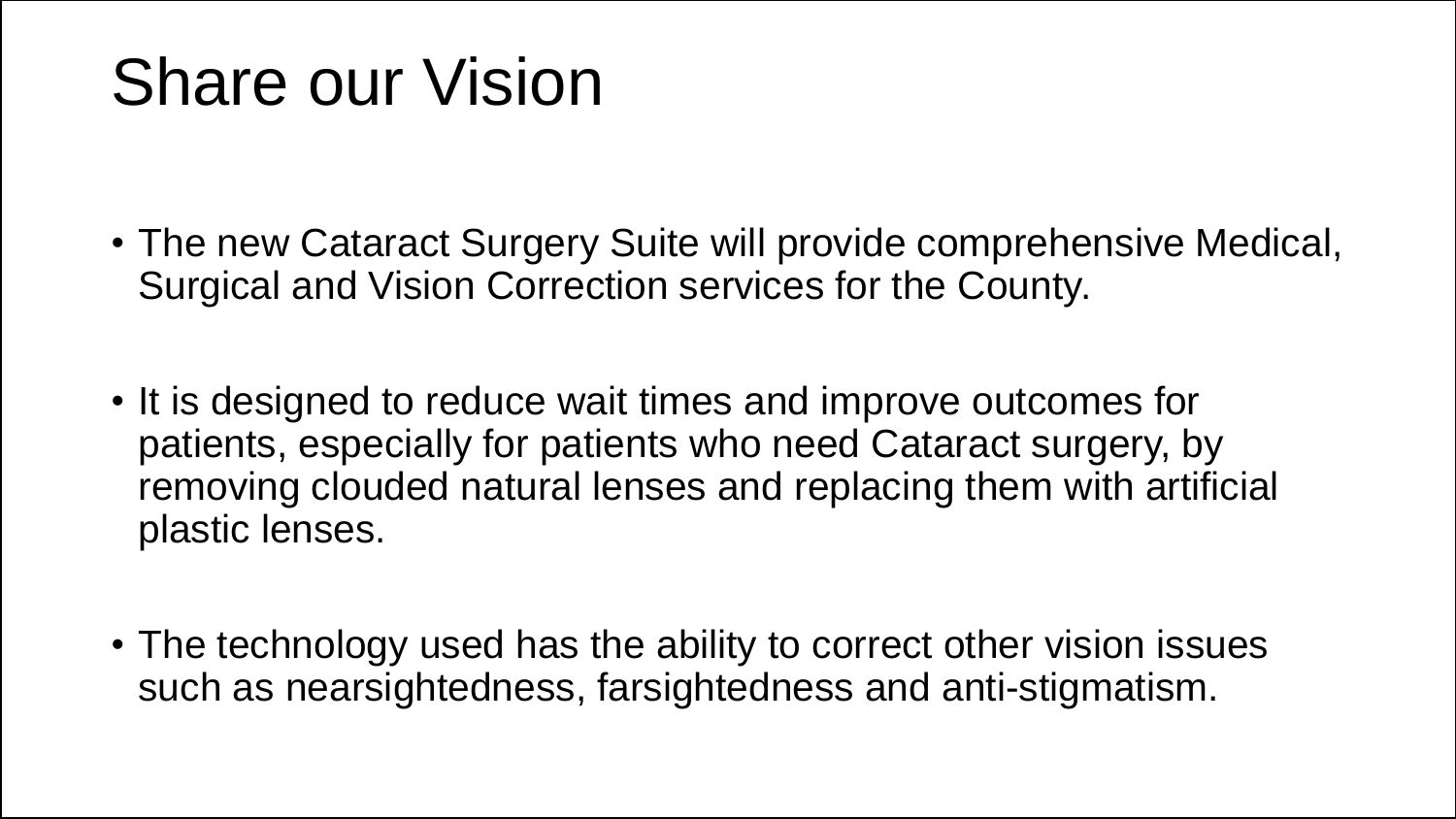# Continuing Our Partnership

- We seek the County of Grey's thoughtful consideration towards a pledged commitment through the Meaford Hospital Foundation at \$50,000 per year over a five year period.
- Let's ensure that the Hospital and GBHS have the medical equipment it needs, to continue to deliver excellent health care within Grey County – where 87.5% of the Hospital's patients come from.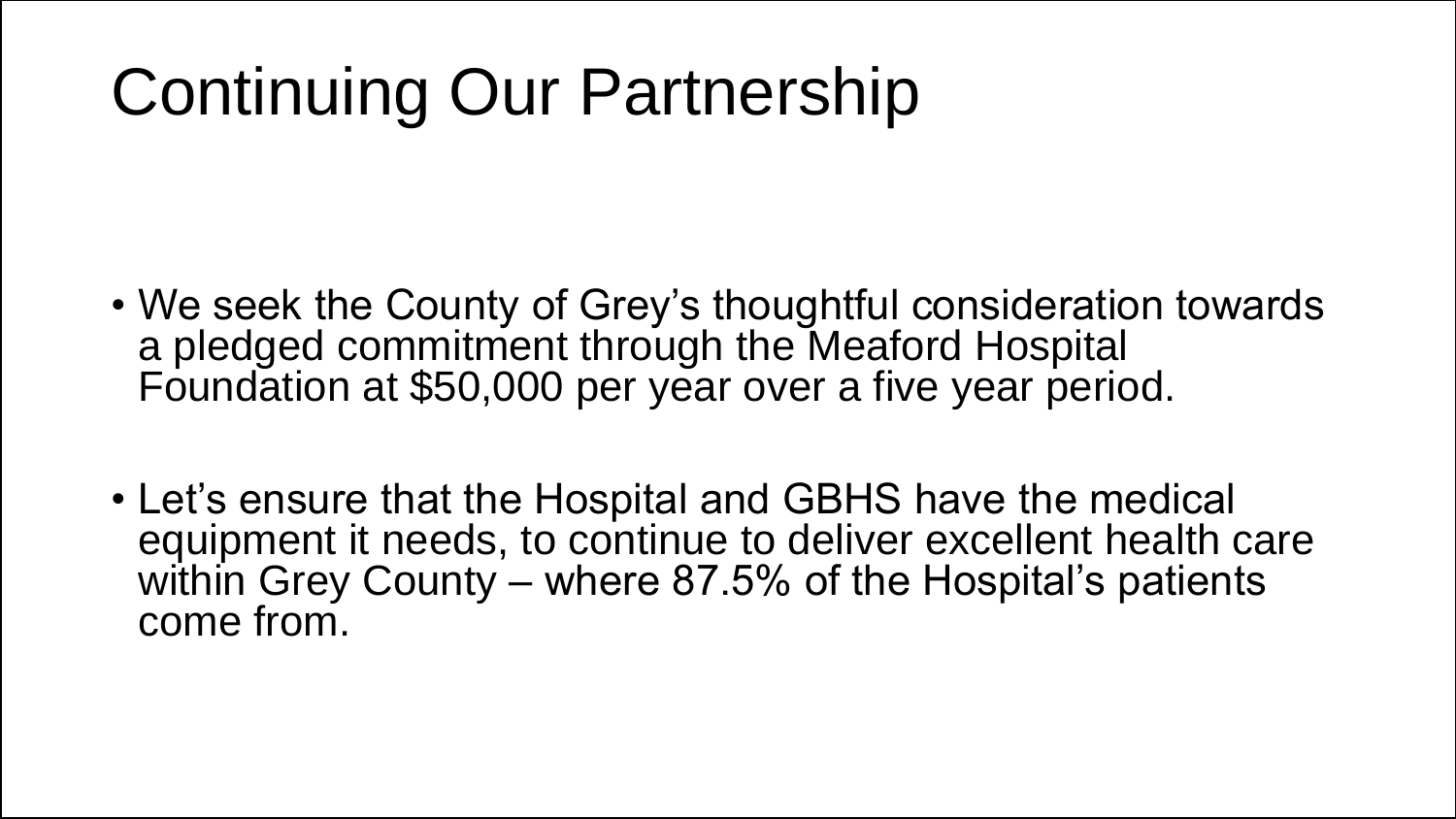# A Representative Board

- John Leckie Chair
- Vince Rogers Vice Chair
- Brian Shannon Treasurer
- Beth White Secretary
- Jennifer Clumpus
- Brian Harkness
- Dr. Nathalie Sauriol
- Joelle Adelson
- Diane Hilliard
- Rob Howe

#### **EX- Officio**

- Gary Sims, CEO, GBHS
- Graham Fry GBHS Meaford Site Mgr.
- Theresa Smith GBHS Staff Rep.

#### **Foundation Staff**

- Rob Peacock, CEO
- Amelda FitzPatrick, Associate